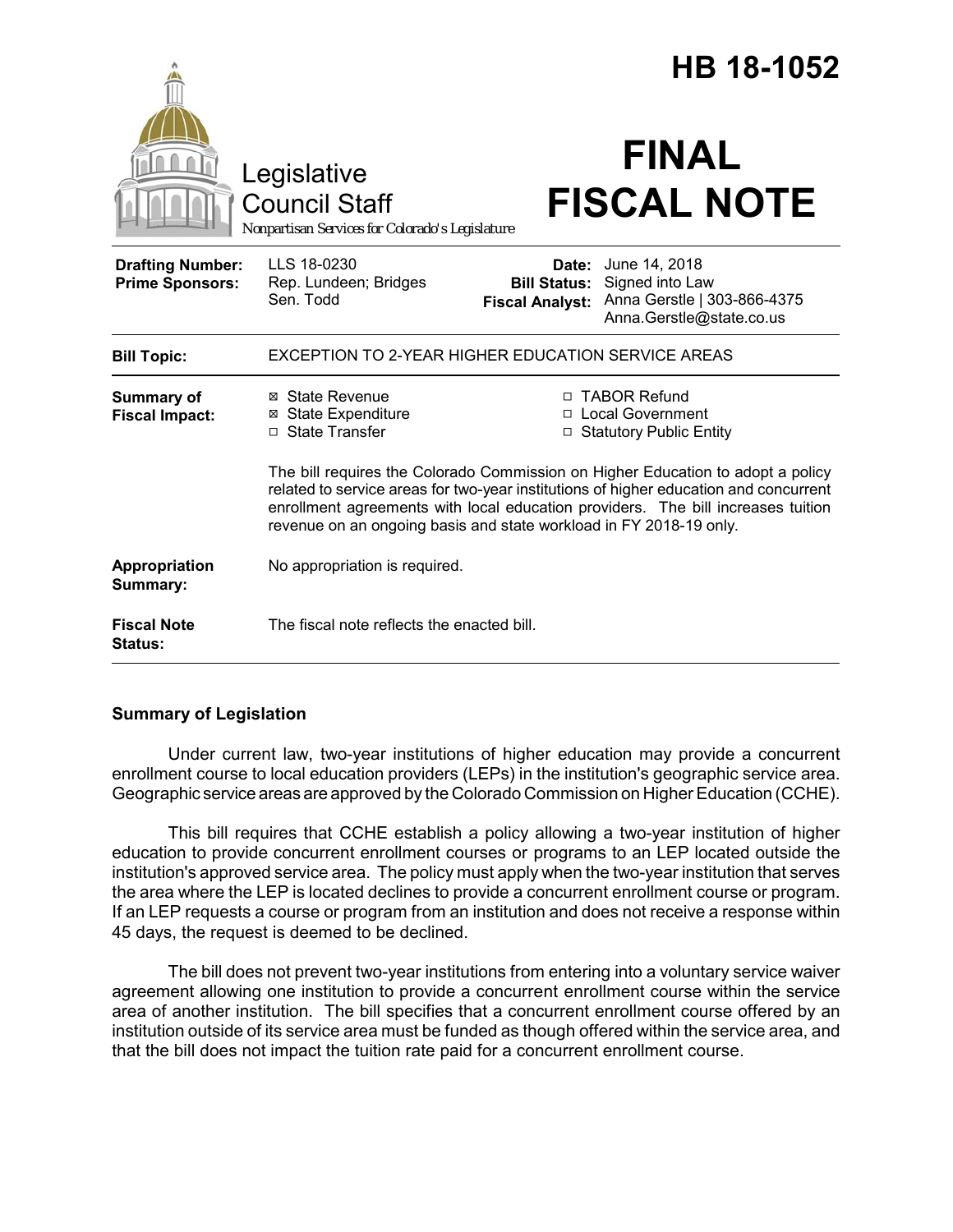June 14, 2018

### **Background**

Concurrent or dual enrollment refers to an arrangement between an LEP and an institution of higher education that permits a qualified high school student to earn higher education course credit that will simultaneously apply to high school graduation requirements, and toward a postsecondary degree. Students taking concurrent enrollment courses count towards an LEP's funded pupil count for school finance purposes, and towards the institution's student FTE. Tuition paid by the LEP for concurrent enrollment courses cannot exceed the local public community college rate; students may be responsible for a portion of the tuition above that rate. The College Opportunity Fund stipend (\$77 per semester credit hour) may be applied to a portion of tuition for concurrent enrollment.

In FY 2015-16, 94 percent of school districts and 82 percent of high schools, and 26 institutions of higher education offered concurrent enrollment courses, with 25,534 students participating.

# **State Revenue**

To the extent that additional students are enrolled in concurrent enrollment courses and are responsible for a portion of the tuition, institutional revenue will increase for those two-year institutions.

#### **State Expenditures**

In FY 2018-19 only, the bill increases workload for the CCHE, in the Department of Higher Education, to adopt a policy allowing LEPs to offer concurrent enrollment courses with a two-year institution located outside the approved service area in which the LEP is located. No change in appropriations is required to adopt the policy.

The bill also increases the workload in the Colorado Department of Education by a minimal amount to update concurrent enrollment materials and provide assistance to districts in FY 2018-19 only. No change in appropriations is required.

## **School District Impact**

The bill increases costs and workload for any school district that expands its concurrent enrollment options.

## **Effective Date**

The bill was signed into law by the Governor on March 22, 2018, and takes effect on August 8, 2018, assuming no referendum petition is filed.